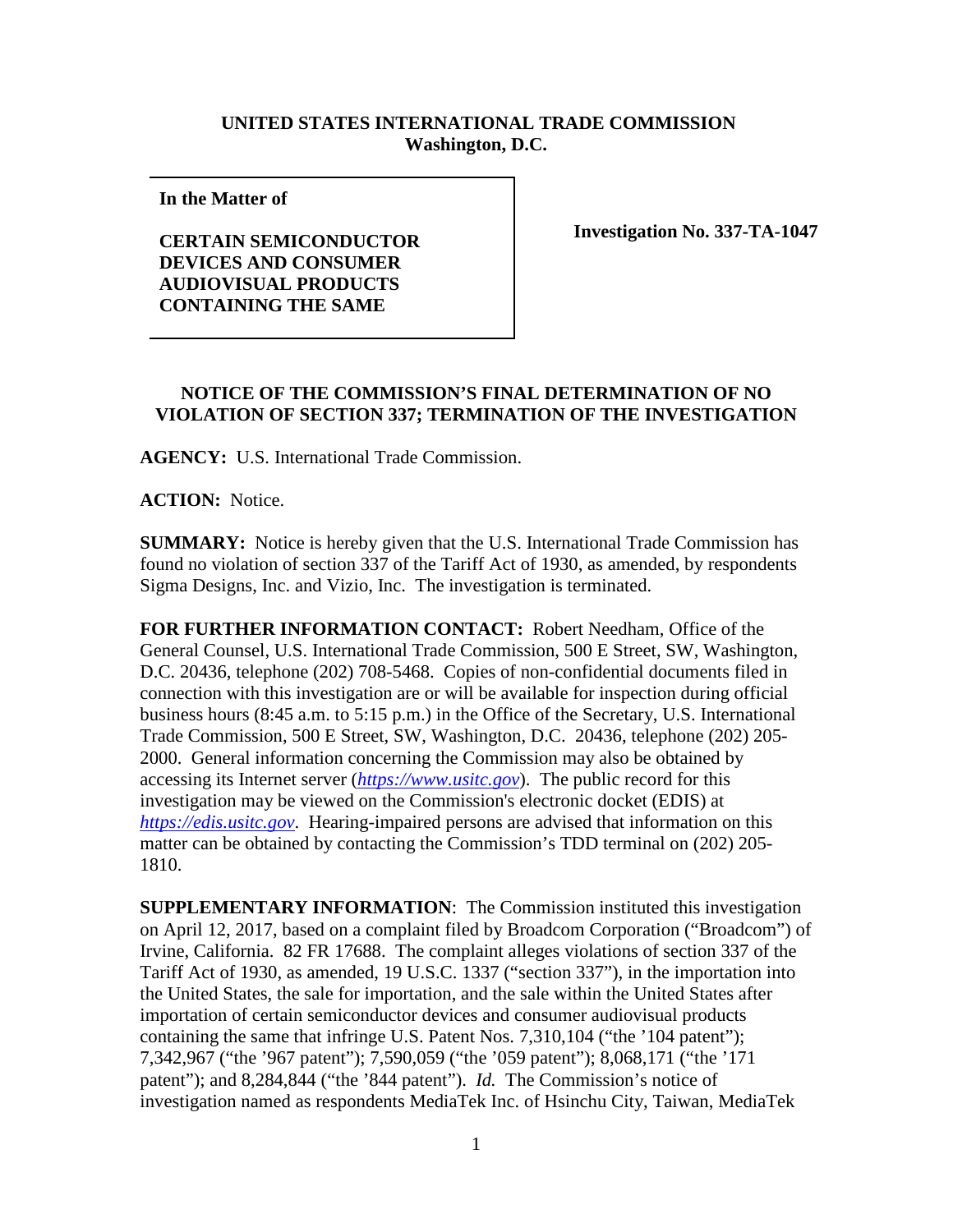USA Inc. of San Jose, California, and MStar Semiconductor Inc. of ChuPei Hsinchu Hsien, Taiwan (together, "MediaTek"); Sigma Designs, Inc. of Fremont, California ("Sigma"); LG Electronics Inc. of Seoul, Republic of Korea and LG Electronics U.S.A., Inc. of Englewood Cliffs, New Jersey (together, "LG"); Funai Electric Company, Ltd., of Osaka, Japan, Funai Corporation, Inc. of Rutherford, New Jersey, and P&F USA, Inc. of Alpharetta, Georgia (together, "Funai"); and Vizio, Inc., of Irvine, California ("Vizio"). *Id.* The Office of Unfair Import Investigations is not participating in this investigation. *Id.*

Several parties were terminated from the investigation based on settlement. Specifically, the Commission terminated the investigation with respect to Funai, Order No. 31 (Nov. 7, 2017), *not reviewed* Notice (Dec. 12, 2017); MediaTek, Order No. 35 (Nov. 29, 2017), *not reviewed* Notice (Dec. 19, 2017); and LG, Order No. 42 (Apr. 9, 2018), *not reviewed* Notice (May 4, 2018). Accordingly, only respondents Sigma and Vizio (together, "Respondents") remained in the investigation at the time of the final ID.

The Commission also terminated two patents and several claims of the remaining patents based on Broadcom's partial withdrawal of the complaint. Specifically, the Commission terminated the investigation with respect to the '967 patent, the '171 patent, claims 21-30 of the '059 patent, and claim 14 of the '844 patent. Order No. 24 (Oct. 10, 2017), *not reviewed* Notice (Oct. 24, 2017). Broadcom also elected to withdraw claims 5 and 11-13 of the '844 patent in its post-hearing brief. ID at 7. Accordingly, at the time of the final ID, the only remaining claims were claims 1, 10, 11, 16, 17, and 22 of the '104 patent; claims 1-4, 6-10, of the '844 patent; and claims 11-20 of the '059 patent.

On May 11, 2018, the ALJ issued a final ID finding no violation of section 337. Specifically, he found that Respondents did not infringe any claim, that the asserted claims of the '844 patent are invalid, and that Broadcom did not satisfy the technical prong of the domestic industry requirement for the '104 patent. On May 29, 2018, Broadcom and Respondents each petitioned for review of the ID. On June 6, 2018, the parties opposed each other's petitions.

On July 17, 2018, the Commission determined to review the following issues: (1) the construction of "a processor adapted to control a decoding process" in claim 1 of the '844 patent, as well as related issues of infringement, invalidity, and the technical prong of the domestic industry requirement with respect to the limitation; (2) the finding that the prior art reference Fandrianto anticipates the limitation "adapted to perform a decoding function on a digital media stream" of claim 1 of the '844 patent; (3) the construction of "the blended graphics image" in claim 1 of the '104 patent, as well as related issues of infringement, invalidity, and the technical prong of the domestic industry requirement with respect to the limitation; (4) the construction of "blend the blended graphics image with the video image using the alpha values and/or at least one value derived from the alpha values" limitation in claim 1 of the '104 patent, as well as related issues of infringement, invalidity, and the technical prong of the domestic industry requirement with respect to the limitation; and (5) the finding that claims 1 and 10 of the '104 patent are invalid as obvious if certain claim constructions are modified. The